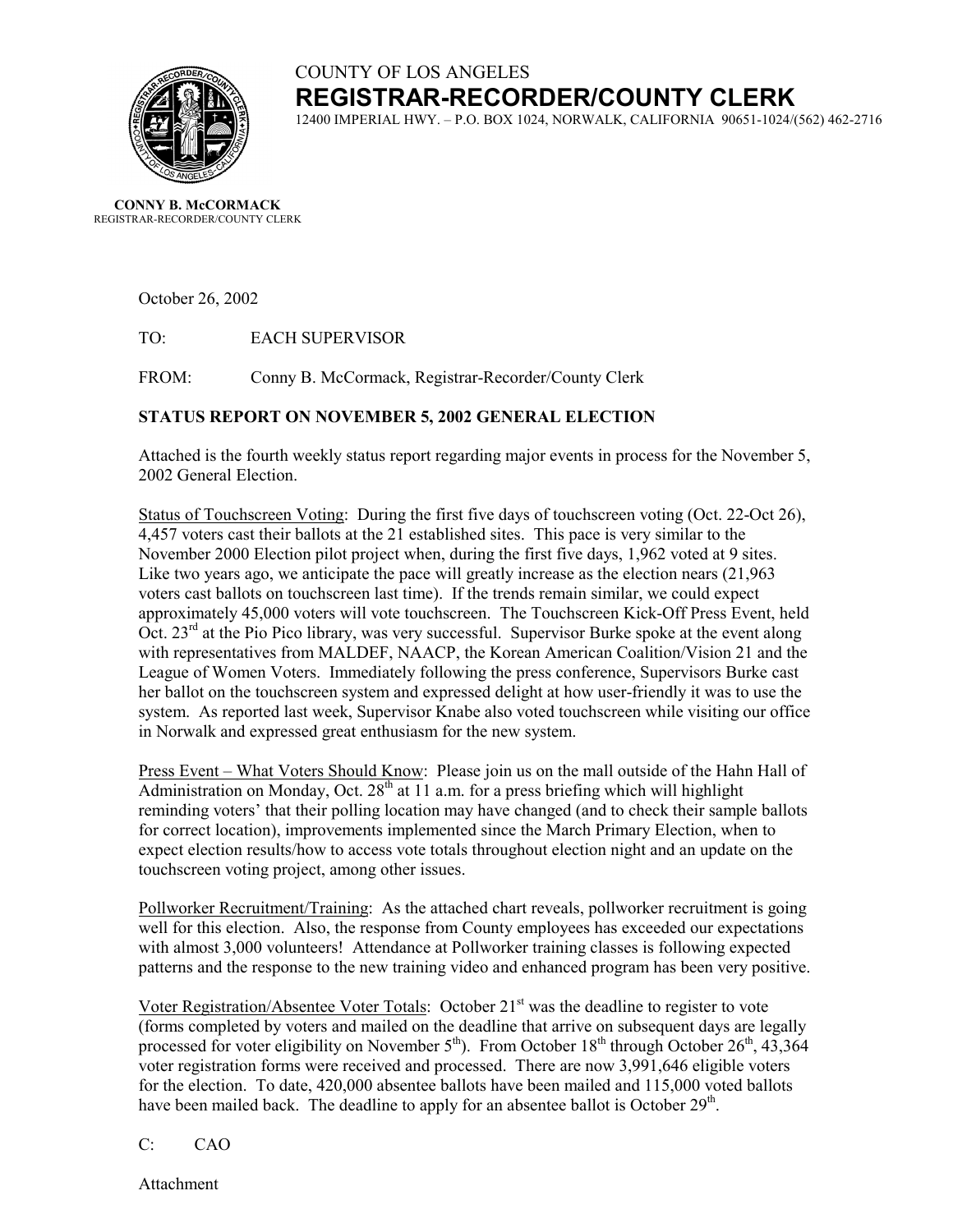### **NOVEMBER 5, 2002 GUBERNATORIAL GENERAL ELECTION STATUS OF EVENTS PERFORMED**

### SCHEDULED ACTUAL EVENT COMPLETION COMPLETION

### 2. Recruit and Appoint 11/01/02 Precinct Officers

Recruitment of precinct officers is complete and appointment notices have been mailed. As precinct officers call to cancel, replacements are being assigned. Currently, there is a need for 10 inspectors and 80 precinct board clerk positions to be filled. These numbers change continually due to an average of 50+ cancellation replacements each day. To date, 1,446 student poll workers from 65 high schools and 2,959 County poll workers have been recruited.

3. Update Registration Records 10/21/02 10/21/02

The October 21 update of the registration records total 3,976,189 registered voters. This event is complete.

4. Testing of Election Night Data 11/05/02 Processing Hardware and Programs

> Testing of election night tally programs is continuing. Election night computer personnel are continuing training. This event is proceeding on schedule.

6. Mail Sample Ballots 10/28/02

Over 4 million sample ballots have been deposited at the Post Office. Supplemental sample ballot mailing is continuing. This event will be completed by October 28.

7. Precinct Supplies and Vote 11/01/02 Recorder Assembled and Delivered to Precincts

> Vote Recorder packaging will be completed on October 31. Supply box processing will be completed on October 30. This event is proceeding on schedule. Delivery will be completed by November 1.

8. Booth Delivery to Polling Places 10/25/02 10/25/02

Delivery of voting booths to polling places will be completed on October 25 as scheduled.